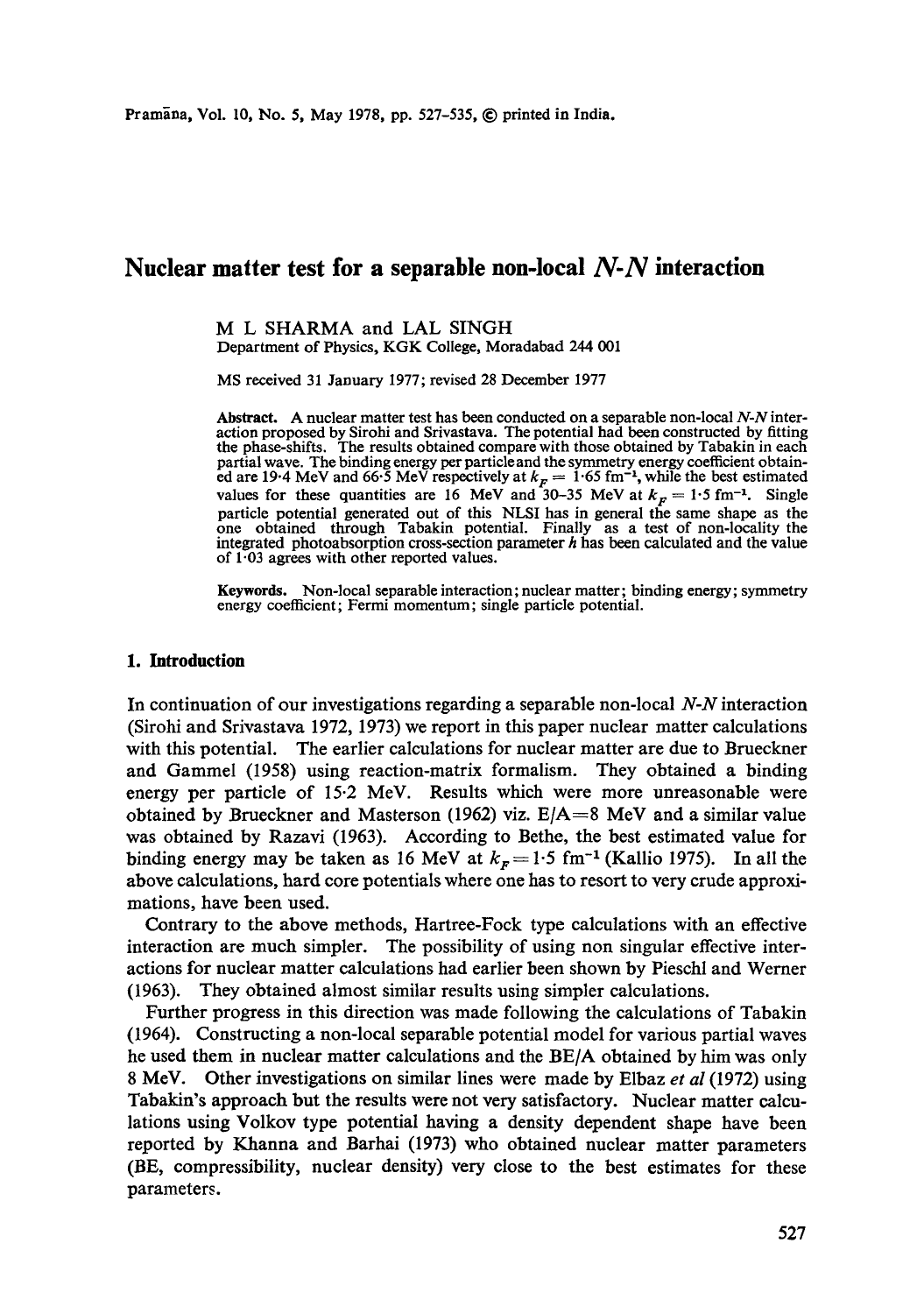Sirohi and Srivastava (1972) constructed a rank-two non-local separable *N-Npoten*tiai model for various partial waves. The potential model has the advantage of having simple calculational features with no significant difference in off-shell behaviour as compared to the usual local potential. In our earlier investigations (Sharma and Sirohi 1976) we had studied the accuracy of this potential in the unitary pole approximation both at positive and negative energies and it was found that the quality of UPA fits was promising. This may inspire one to use this potential in three body calculations. In the present paper, however, the other aspect of this potential model viz. nuclear matter calculations has been reported. Our main purpose is to demonstrate the power and utility of this potential model. Besides fitting phase shifts which is a common feature in most of the potentials, giving accurate off-shell behaviour in UPA, it can also lead to correct saturation properties of nuclear matter. We have tested the separable potential model of Sirohi and Srivastava (1972) in nuclear matter calculations using Tabakin's approach only to the first order perturbation term.

Section 2 contains the interaction to be studied while section 3 deals with the basic formalism. Section 4 gives the results while our conclusions are given in section 5.

# **2. Separable non-local** *N-Ninteraction*

A rank-two separable non-local *N-N* interaction in momentum representation can be written as

$$
\langle \mathbf{k} | V_{ll'} | \mathbf{k}' \rangle = \frac{2\hbar^2}{\pi m} i^{l'} \sum_{\sigma Mll'} \left[ -g_l^{\sigma} (k) g_{l'}^{\sigma} (k) + h_l^{\sigma} (k) h_{l'}^{\sigma} (k') \right]
$$
  

$$
\widetilde{Y}_{\sigma l}^{M} (\widehat{k}) \ \widetilde{Y}_{\sigma l'}^{*M} (\widehat{k'})
$$
 (1)

where  $\sigma$  denotes quantum numbers J, T and S. The functions  $\tilde{Y}_{\sigma l}^{M}(\hat{k})$  are normalised eigenstates of total angular momentum  $J$  and its  $Z$  component. The form factor  $g(k)$  corresponds to attraction and  $h(k)$  to repulsion. The form factors and the best fit parameters for various partial waves are given in Sirohi and Srivastava (1972, 1973).

#### **3. Formalism**

#### 3.1. *Binding energy*

Nuclear matter consists of an infinite number of interacting nucleons whose average energy per particle should equal the volume term in semi-empirical mass formula. In this hypothetical configuration it is assumed that no coulomb repulsion exists **and**  that surface effects are negligible. It is evident that single particle states are plane waves. The total energy of the system is given by well known expansion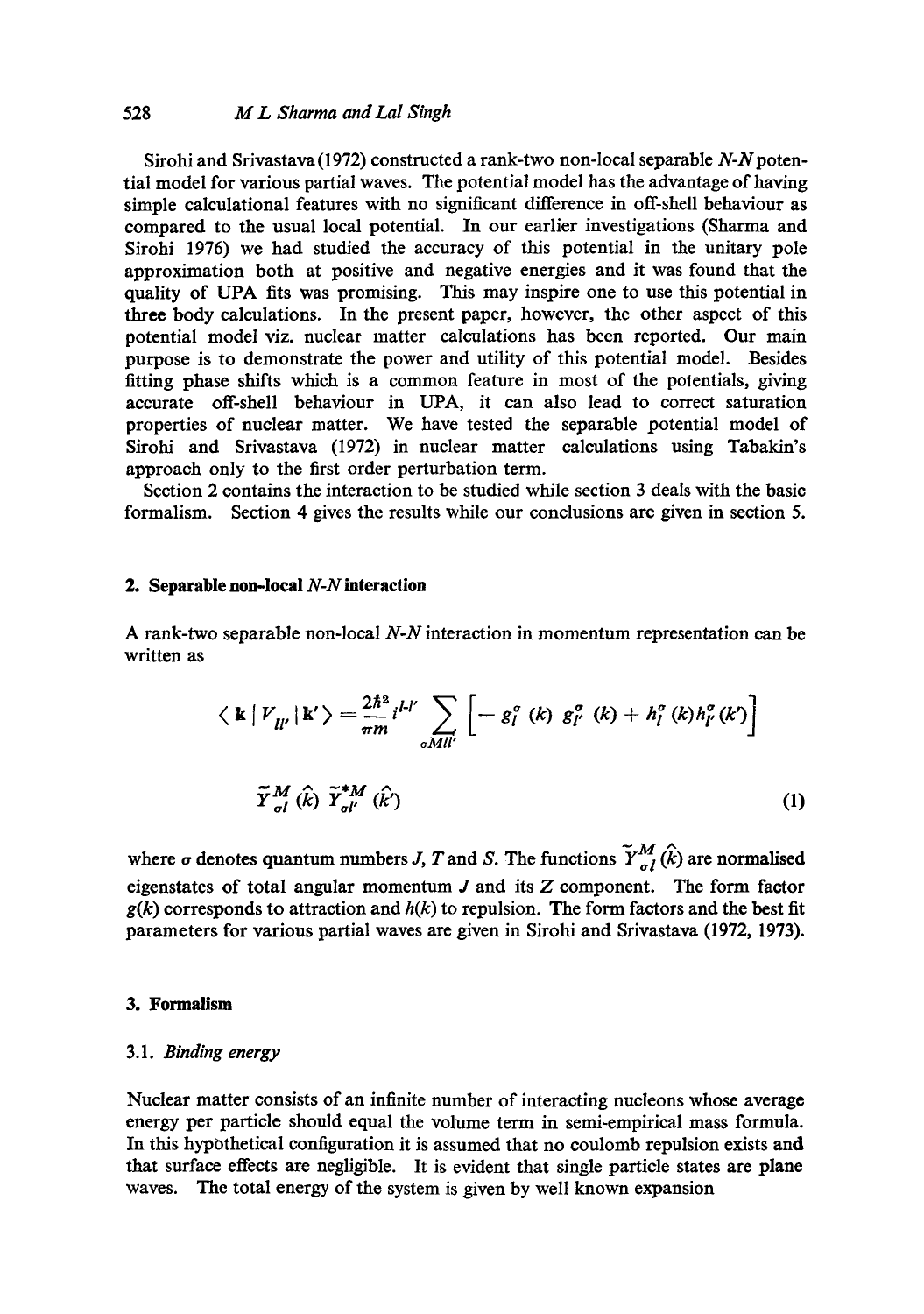*Nuclear matter in N-N interaction* 529

$$
E = \frac{3}{5} A \epsilon_f + \frac{1}{2} \sum_{\mu\nu < F} \langle \mu \nu | V | \mu \nu - \nu \mu \rangle + \frac{1}{2} \frac{m^*}{m}
$$
\n
$$
\sum_{\substack{\mu\nu < F \\ \sigma \tau > F}} \frac{\langle \mu \nu | V | \sigma \tau \rangle \langle \sigma \tau | V | \mu \nu - \nu \mu \rangle}{\left(\frac{3}{2}\right) k_{\mu}{}^{2} + k_{\nu}{}^{2} - k_{\sigma}{}^{2} - k_{\tau}{}^{2}}.
$$
\n(2)

Here the first two terms are simply the Hartree-Fock solutions while the third and higher terms are a measure of the inter particle correlation energy. Using the interaction under study and the Tabakin (1964) approach the final expression for binding energy per particle in first order perturbation calculation becomes,

$$
\frac{E}{A} = \frac{3}{5} \epsilon_f + \left(\frac{4\lambda}{\pi}\right) \sum_{\sigma l} (2J+1) (2T+1)
$$
\n
$$
\times \int_{0}^{k_F} k^2 \left(1 - \frac{3}{2} k \, k_F^{-1} + \frac{1}{2} k^3 \, k_F^{-3}\right) f_l^{\sigma}(k) dk \tag{3}
$$

with  $f_I^{\sigma}(k) = -g_{\sigma I}^2(k) + h_{\sigma I}^2(k).$ 

3.2. *Symmetry energy coefficient* 

An important property acting as a test of perturbation theory with model potential is the symmetry energy of infinite nuclear matter. The fact that nuclei with equal number of neutrons  $(N)$  and protons  $(Z)$  tend to be more stable is a result of the exclusion principle and the nature of two-body interaction. The symmetry energy of infinite nuclear matter is calculated by considering a system of two coexisting Fermi gases, consisting of neutrons and protons. Neutron and proton values are taken to be equal. The expression for the symmetry energy coefficient can be written as

$$
a_{\tau}(k_{F}) = \frac{1}{3} \epsilon_{f} + \left(\frac{2\lambda}{\pi}\right) \sum_{\sigma_{I}} (2J+1) (2T+1) \left[ \int_{0}^{k_{F}} k k_{F}^{-1}(k^{2} - k_{F}^{2}) f_{I}^{\sigma}(k) dk \right].
$$
 (4)

Here  $\frac{1}{3} \epsilon_f$  is the kinetic energy contribution to the symmetry energy.

#### 3.3 *Integrated photoabsorption cross-section*

The non locality of the potential can be tested by determining thei ntegrated photoabsorption cross-section,

$$
\sigma_{\rm int} = 60 \frac{NZ}{A} (1+h). \tag{5}
$$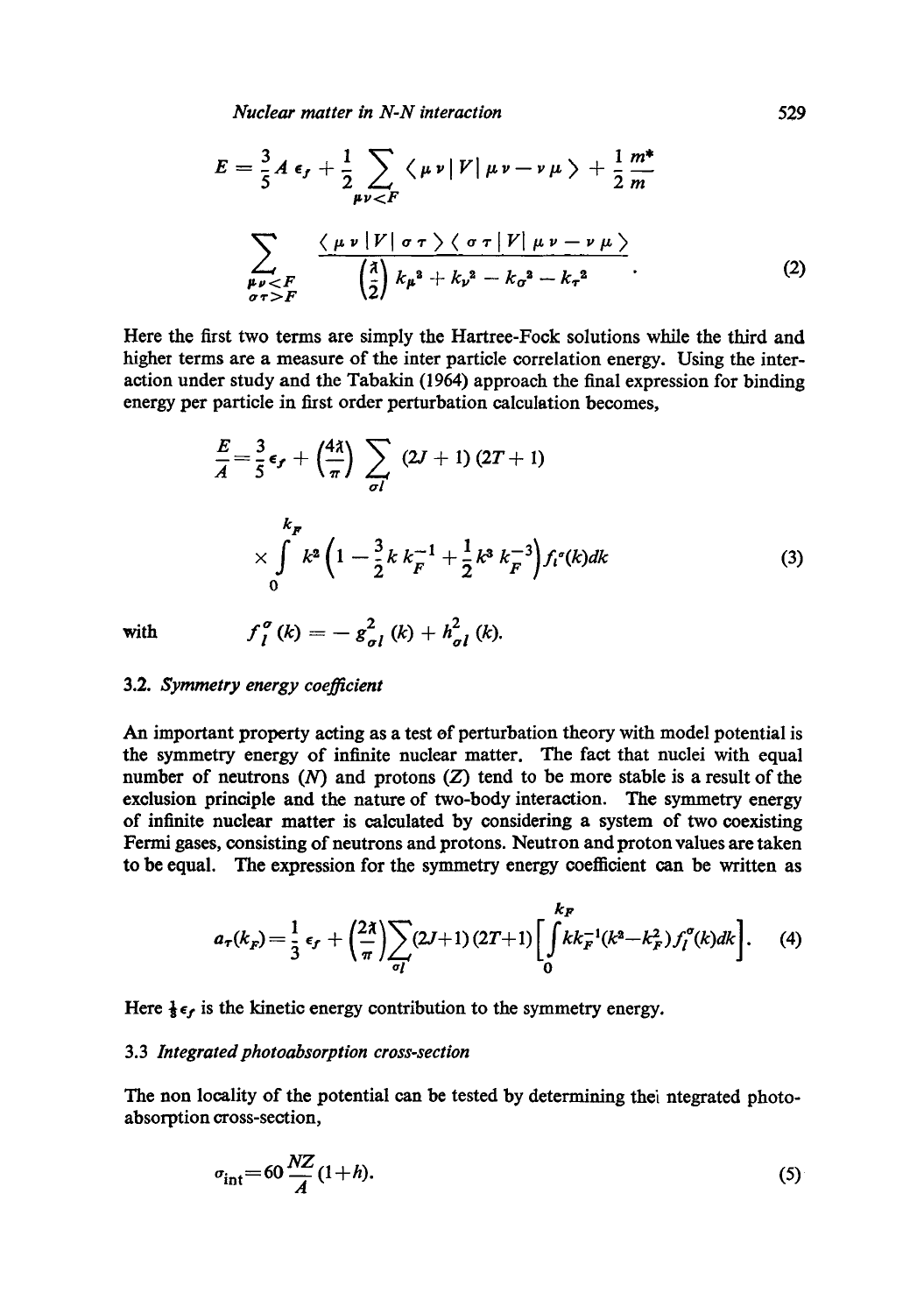Here  $h$  vanishes for local potentials and takes a non negligible value for NLSI. The expression for  $h$  can be written as

$$
h = \left(\frac{4}{\pi}\right) \sum_{\sigma I} (2J+1) (2T+1) \int_{0}^{k_F} (2k^3 k_F^{-3} - k k_F^{-1}) f_I^{\sigma}(k) dk.
$$
 (6)

## 3.4. *Single particle potential*

In Hartree-Fock formalism a single particle average potential is defined as

$$
\langle \omega \mid u \mid \omega' \rangle = \sum_{\mu < F} \langle \omega \mu \mid V \mid \omega' \mu - \mu \omega' \rangle. \tag{7}
$$

Nuclear matter is a translation invariant system, hence  $u$  must be a function of momentum only. In the light of the present approach we have

$$
u(k_{\omega}) = \left(\frac{2\lambda}{\pi}\right) \sum_{\sigma l} (2J+1) (2T+1) \int dk k^2 d\Omega_k \hat{f}_l^{\sigma}(k)
$$
(8)

with a Fermi sea restriction on the domain of integration. The angular integration gives

$$
\int 4\pi \text{ for } 0 \leq k \leq \frac{1}{2}(k_F - k_\omega) \text{ and } |k_\omega| \leq k_F \tag{9}
$$

$$
\int d\Omega_{\hat{k}} = \begin{cases} 4\pi \text{ for } 0 \leq k \leq \frac{1}{2}(k_F - k_\omega) \text{ and } |k_\omega| \leq k_F & (9) \\ \left[k_F^2 - (2k - k_\omega)^2\right] \frac{\pi}{2kk_\omega} \text{ for } \frac{1}{2} |k_F - k_\omega| \leq k \leq \frac{1}{2}(k_F + k_\omega). \end{cases}
$$

The final expression for single particle potential can be written as

$$
u(k_{\omega}) = \left(\frac{2\lambda}{\pi}\right) \sum_{\sigma I} (2J+1) (2T+1) \left[\int_{0}^{\frac{1}{2}(kF-k_{\omega})} 4\pi k^{2} f_{l}^{\sigma}(k)dk + \int_{\frac{1}{2}(k_{F}^{2}-(2k-k_{\omega})^{2}] \frac{\pi k}{2k_{\omega}} f_{l}^{\sigma}(k) dk \right].
$$
\n(10)

The single particle potential in Hartree-Foek definition is therefore related directly to parameters of the model potential and to the Fermi momentum  $(k_F)$ . All the integrals, involved in the expressions for BE/A, symmetry energy coefficients, single particle potential and parameter h have been numerically calculated.

# **4. Results and discussion**

We have calculated BE/A, symmetry energy coefficient, parameter h appearing in integrated photoabsorption cross-section and single particle potential using Sirohi and Srivastava (1972) NLSI.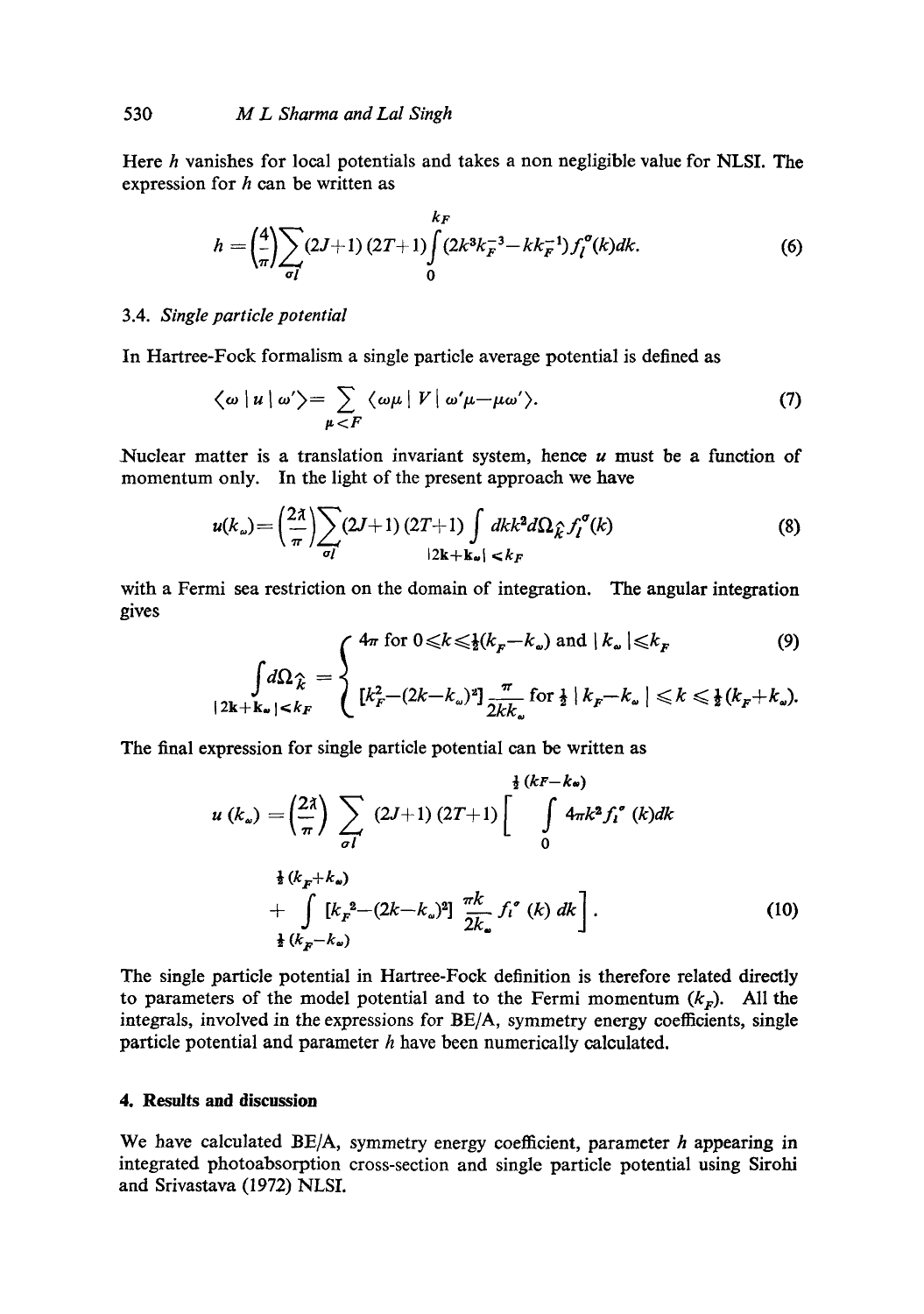# *Nuclear matter in N-N interaction* 531

The potential energy curves for various partial waves have been plotted along with the Tabakin curves and are given in figures 1-4. It is seen that the general behaviour is similar to that of Tabakin (1964) but the overall result is considerably better in our case. The present results have also been compared with other calculations using different types of *N-N* interaction i.e., local soft core, hard core, non local separable, etc. The results for various partial waves are also compared with a few other calculations (Kallio 1975). In general we find that our results are quite comparable to earlier investigations suggesting the usefulness of this potential model in nuclear matter calculations.

Binding energy obtained in our case has been compared with values obtained by Tabakin (1964), Elbaz *et al* (1973) and Khanna and Barhai (1973) (figure 5). The bind-



Figure 1. Potential energy per particle for  ${}^{1}S_{0}$  and  ${}^{3}S_{1}$  waves vs Fermi momentum



Figure 2. Potential energy per particle for  ${}^{1}P_{1}$ ,  ${}^{3}P_{0}$ ,  ${}^{3}P_{1}$ , and  ${}^{3}P_{2}$  waves vs Ferm momentum.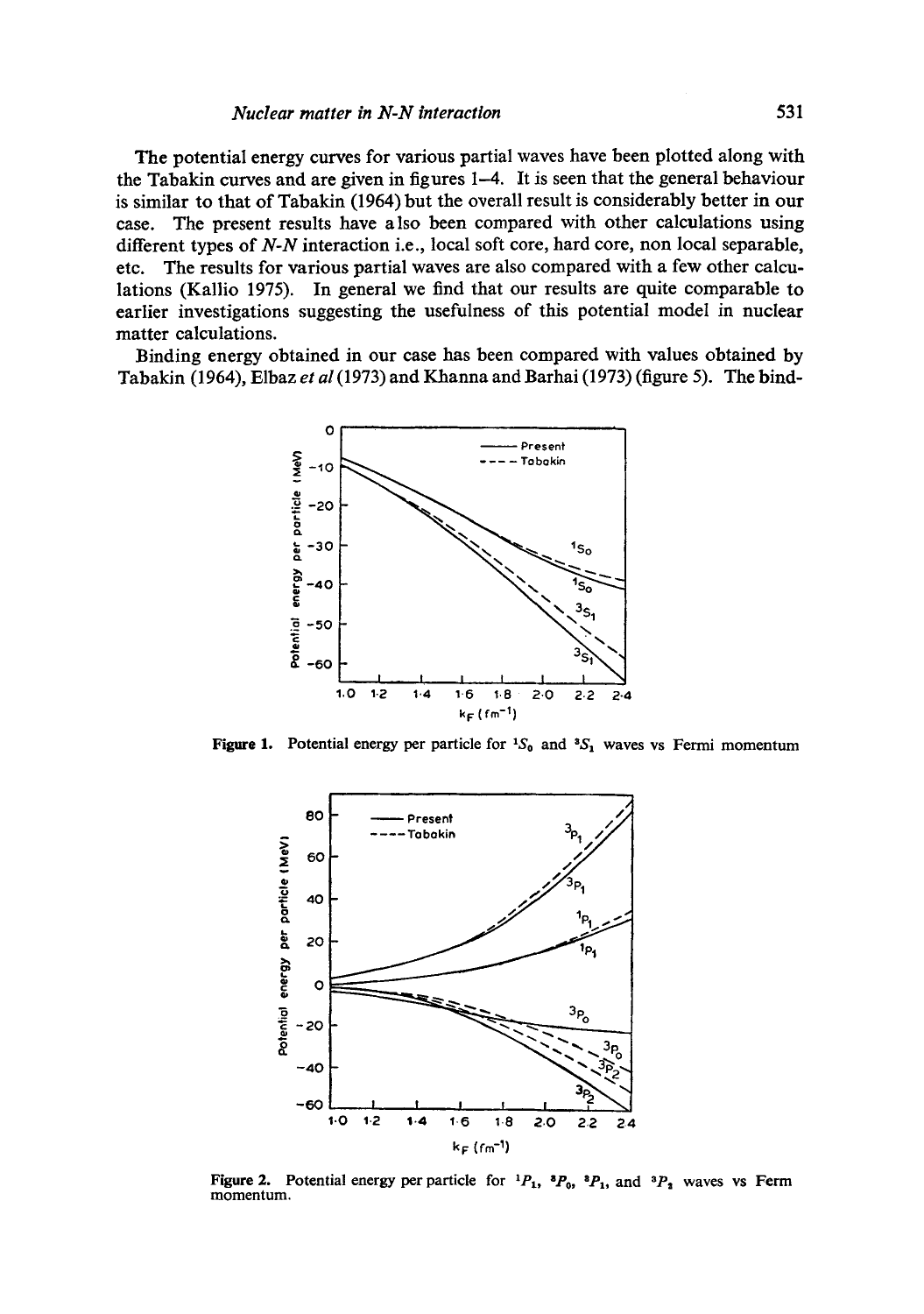

**Figure 3.** Potential energy per particle for  ${}^3D_1$  and  ${}^3D_3$  waves vs Fermi momentum.



**Figure 4.** Potential energy per particle for S, P, and D waves vs Fermi momentum.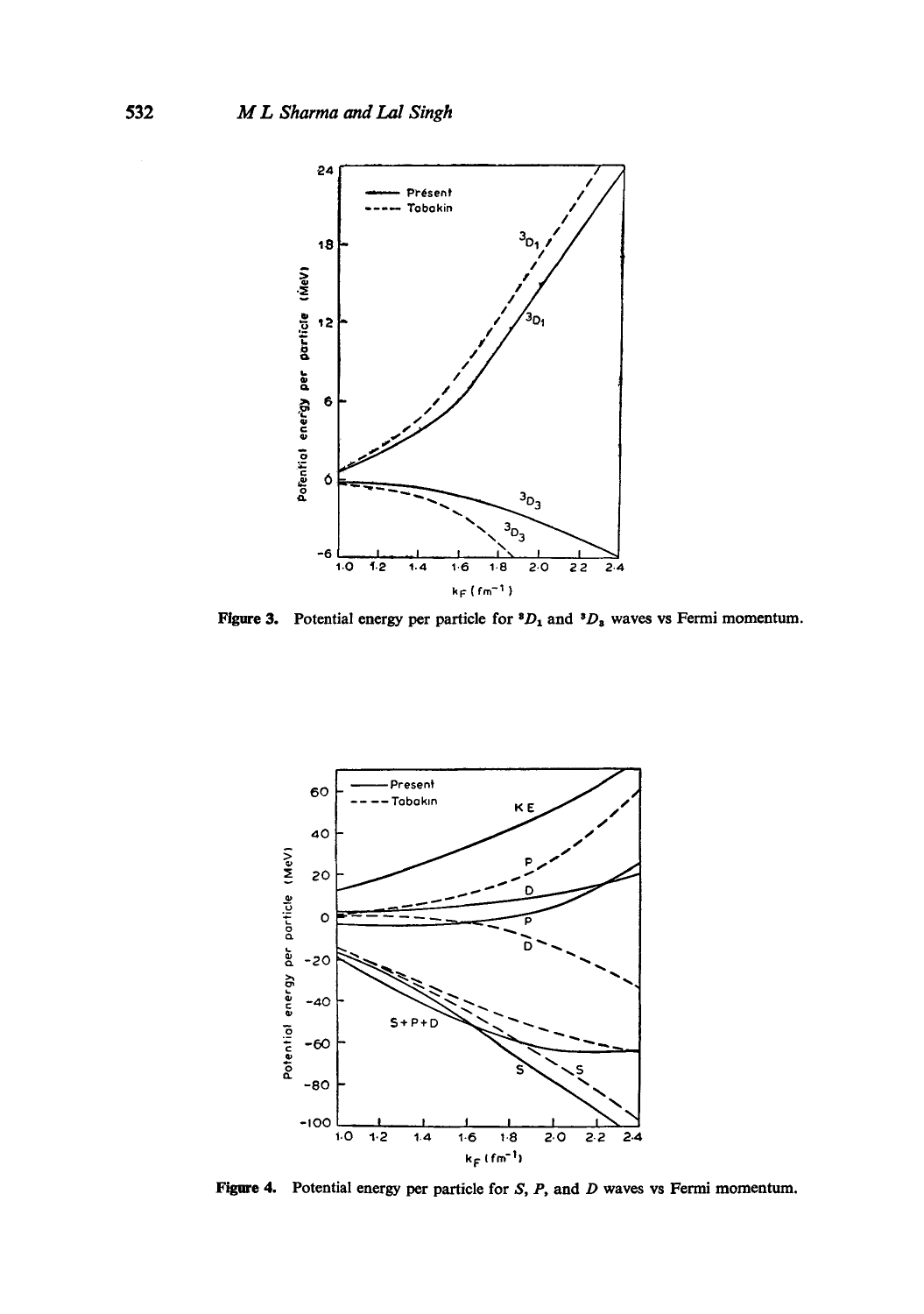ing energy obtained by Tabakin is 8 MeV, at  $k_F$ =1.6 fm<sup>-1</sup>, which is too small a value. Elbaz *et al* (1973) have used the modified version of Mongan IV NLSI and the value of BE obtained in the first order calculation is 10 MeV per particle. Khanna and Barhai (1973) using local potential obtained a BE per particle of 15.5 MeV at  $k<sub>F</sub>=$  $1.35$  fm<sup>-1</sup>. It may be noted that our results are very close to the best estimated values, given by Bethe BE/A=16 MeV at  $k<sub>F</sub>=1.5$  fm<sup>-1</sup> and  $a<sub>r</sub>=30-35$  MeV). The binding energy in our case is 19.4 MeV at  $k<sub>F</sub>=1.65$  fm<sup>-1</sup> which shows the saturation at a reasonably correct density.

In the case of symmetry energy coefficient our value is 66.5 MeV as against the estimated value of 30-35 MeV. This is not a good result but when compared with others, it is not unreasonable. Strong dependence of  $a<sub>\tau</sub>$  on density, suggests that if coulomb term lowers the equilibrium value of  $k<sub>r</sub>$ , the symmetry energy coefficient would approach the estimated value.

The single particle potential has been calculated using eq. (10) and is presented in figure 6 for various Fermi momenta. The single particle total energy is also presented for  $k_F= 1.65$  fm<sup>-1</sup>. The Tabakin results are also plotted in the figure. A comparison shows that the nature of potential obtained in our case is similar to that of Tabakin but with different parameters.

As a test of non-locality we have added calculations of integrated photoabsorption cross-section parameter  $h$ . This value comes to  $1.03$  and agrees well with the experimental one as well as with the other calculations using Tabakin, Hammann, and Mongan modified (MV) potentials. It may be pointed out that for NLSI this parameter must have a non-negligible value, whereas for local potentials it must be zero.



Figure 5. Binding energy per particle vs Fermi momentum.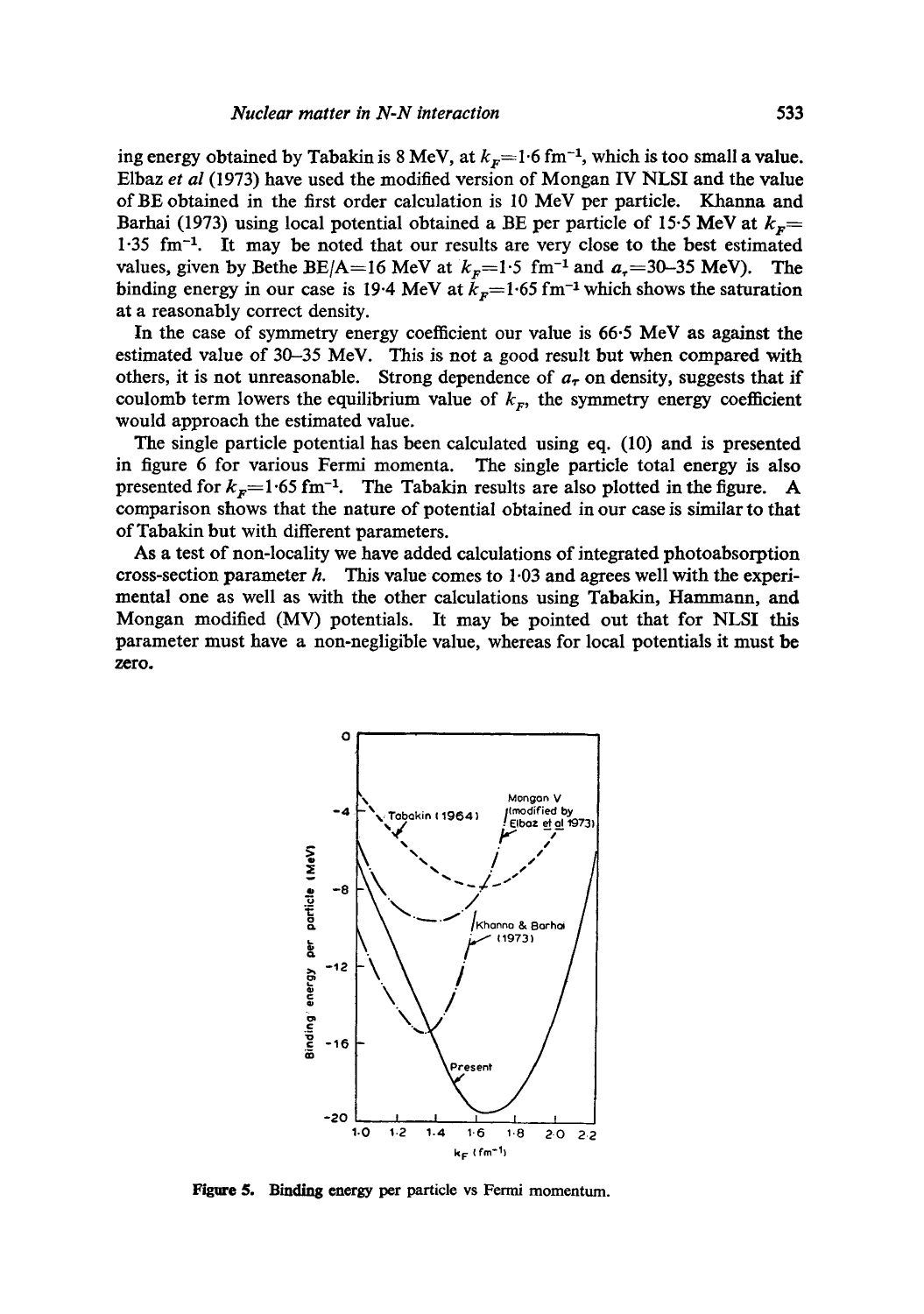

Figure 6. Single particle potential vs momentum in Fermi inverse. The strength of the potential in our case has been plotted by reducing it to one fifth of its actual value. (Note: Single particle potential, MeV. Values are negative, i.e.  $-40, -80$ ,  $-120, -160.$ 

### **5. Conclusions**

The following conclusions can be drawn regarding the potential model on the basis of the present and earlier studies;

- (a) Sirohi-Srivastava potential fits well with the phase-shifts in each partial wave up to 400 MeV. (Sirohi and Srivastava 1973).
- (b) The potential is very accurate in UPA both at positive and negative energies and therefore it can be used in three-body calculations. (Sharma and Sirohi 1976).
- (c) It has oscillatory off-shell behaviour which compares well with that for local potentials and hence the present calculations can be compared with those using local potentials (Sirohi and Srivastava 1973).
- (d) In nuclear matter calculations, it reproduces the binding energy, nuclear matter density, symmetry energy coefficient, integrated photoabsorption cross-section parameter  $h$  and single particle potential comparable to other calculations (e.g. present calculations).

In view of the above findings, it is suggested that Sirohi-Srivastava potential is a better choice in nuclear structure calculations. Although this study is restricted to first order due to the shape of form factors of the potential, the suitability of the potential is well established.

#### **Acknowledgements**

One of us (LS) acknowledges the financial help given to him by UGC while MLS is grateful to Prof. K M Khanna and Dr Y S T Rao for stimulating discussions. Thanks